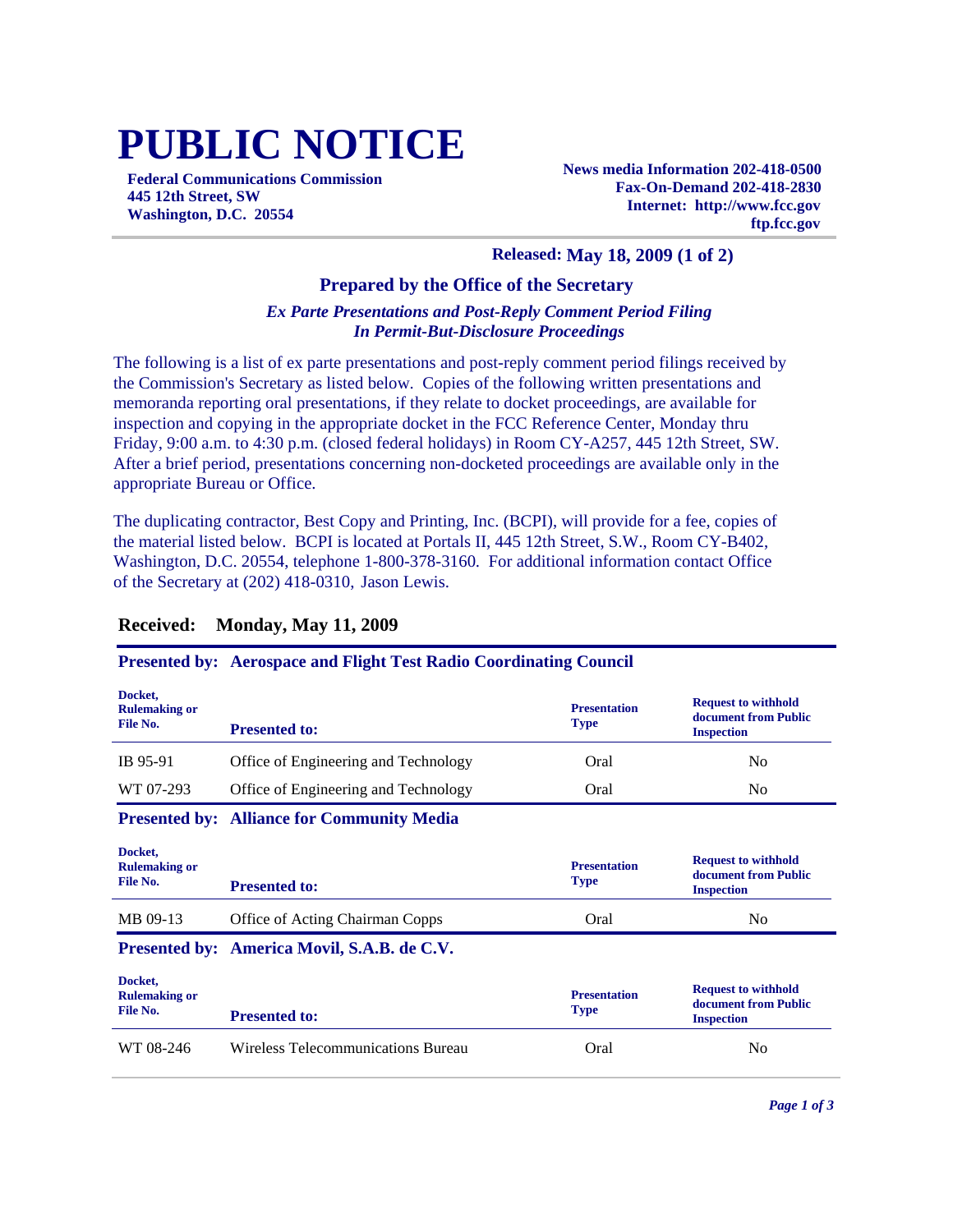# **Presented by: AT&T, Inc.**

| Docket,<br><b>Rulemaking or</b><br>File No. | <b>Presented to:</b>                                               | <b>Presentation</b><br><b>Type</b> | <b>Request to withhold</b><br>document from Public<br><b>Inspection</b> |
|---------------------------------------------|--------------------------------------------------------------------|------------------------------------|-------------------------------------------------------------------------|
| WT 08-246                                   | Office of Acting Chairman Copps                                    | Oral                               | N <sub>0</sub>                                                          |
|                                             | Office of Commissioner Adelstein                                   | Oral                               | N <sub>0</sub>                                                          |
|                                             | Office of Commissioner McDowell                                    | Oral                               | N <sub>0</sub>                                                          |
|                                             | Wireless Telecommunications Bureau                                 | Oral                               | N <sub>0</sub>                                                          |
|                                             | Presented by: Broadview Networks, Inc., et al.                     |                                    |                                                                         |
| Docket,<br><b>Rulemaking or</b><br>File No. | <b>Presented to:</b>                                               | <b>Presentation</b><br><b>Type</b> | <b>Request to withhold</b><br>document from Public<br><b>Inspection</b> |
| WC 08-24                                    | Office of the Secretary                                            | Written                            | N <sub>0</sub>                                                          |
| WC 08-49                                    | Office of the Secretary                                            | Written                            | N <sub>0</sub>                                                          |
|                                             | Presented by: Campaign Legal Center, et al.                        |                                    |                                                                         |
| Docket,<br><b>Rulemaking or</b><br>File No. | <b>Presented to:</b>                                               | <b>Presentation</b><br><b>Type</b> | <b>Request to withhold</b><br>document from Public<br><b>Inspection</b> |
| MB 04-233                                   | <b>Acting Chairman Copps</b>                                       | Oral                               | N <sub>0</sub>                                                          |
| MM 00-168                                   | <b>Acting Chairman Copps</b>                                       | Oral                               | N <sub>0</sub>                                                          |
|                                             | <b>Presented by: Centennial Communications Corporation</b>         |                                    |                                                                         |
| Docket,<br><b>Rulemaking or</b><br>File No. | <b>Presented to:</b>                                               | <b>Presentation</b><br><b>Type</b> | <b>Request to withhold</b><br>document from Public<br><b>Inspection</b> |
| WT 08-246                                   | Office of Acting Chairman Copps                                    | Oral                               | N <sub>0</sub>                                                          |
|                                             | Office of Commissioner Adelstein                                   | Oral                               | N <sub>0</sub>                                                          |
|                                             | Office of Commissioner McDowell                                    | Oral                               | N <sub>0</sub>                                                          |
|                                             | Wireless Telecommunications Bureau                                 | Oral                               | N <sub>0</sub>                                                          |
|                                             | <b>Presented by: Minority Media and Telecommunications Council</b> |                                    |                                                                         |
| Docket,<br><b>Rulemaking or</b><br>File No. | <b>Presented to:</b>                                               | <b>Presentation</b><br><b>Type</b> | <b>Request to withhold</b><br>document from Public<br><b>Inspection</b> |
| MB 07-294                                   | Office of Acting Chairman Copps                                    | Oral                               | No                                                                      |
| MM 98-204                                   | Office of Acting Chairman Copps                                    | Oral                               | N <sub>o</sub>                                                          |